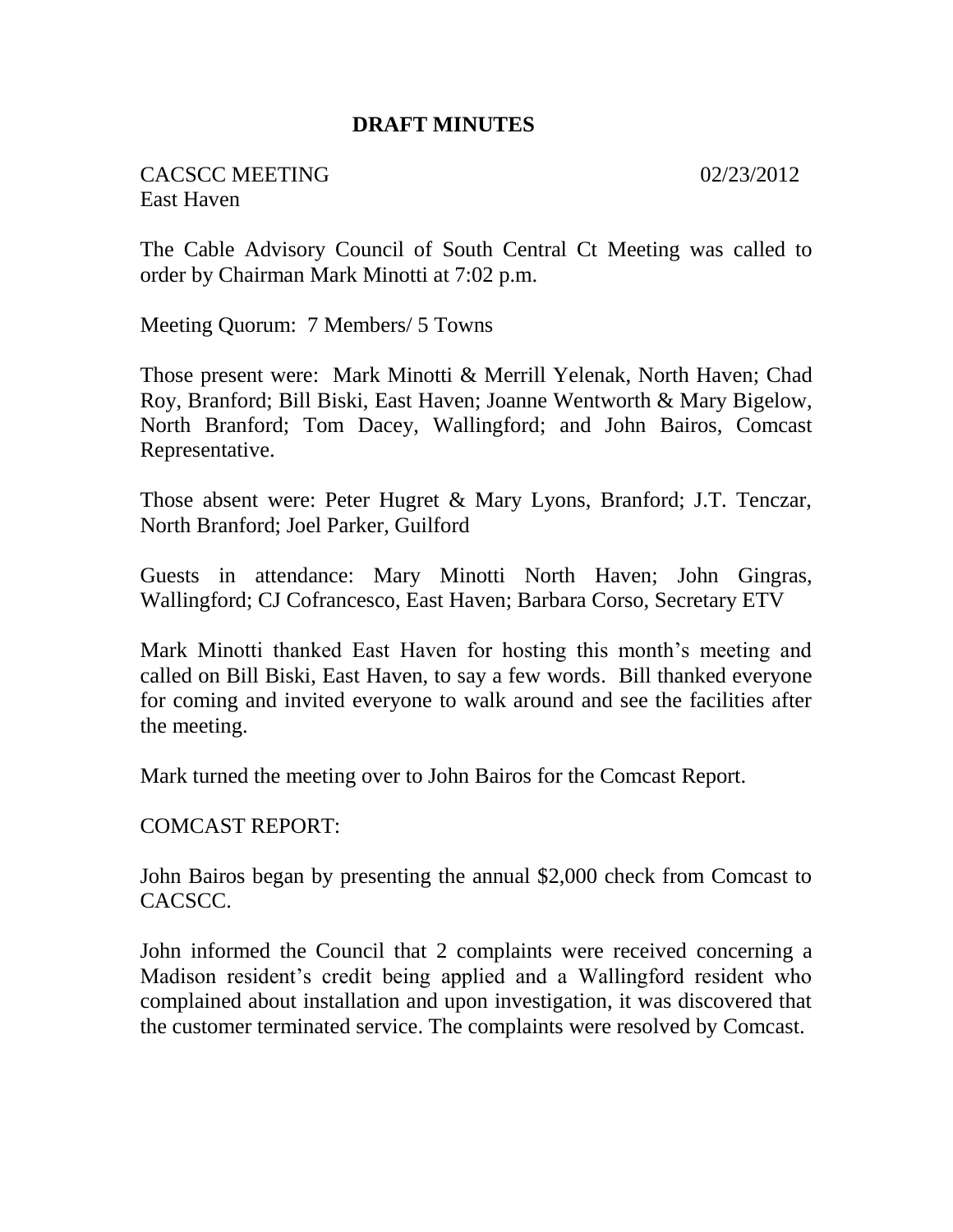Comcast has offered free Comcast Service to Abraham's Tent, an organization with North Haven Congregational Church, providing services for transition from homeless to permanent housing.

John informed the Council about the new sport network, now NBC Sports Network, and new channel lineups.

The annual reports from the PEGS were due February  $15<sup>th</sup>$ . BCTV, NHTV, and WPAA submitted their reports. A friendly reminder was given to please hand the report in as soon as possible. Joanne Wentworth, North Branford, inquired about an extension due to a problem with their secretary. John said that it had to be filed with PURA.

Mark thanked John Bairos for his report and for addressing the complaints.

# REVIEW OF THE MINUTES

Minutes from Dec. 15, 2011 were reviewed and a correction was made to change John Gingras from North Haven to Wallingford. A motion to accept was made with the correction by Tom Dacey, Wallingford; Second by Merrill Yelenak, North Haven. All were in favor.

A motion to accept the The Minutes from April 28, 2011 & June 23, 2011 were tabled to next meeting so that everyone receives a copy to read.

## CHAIRMAN'S REPORT

Mark began his report by wishing everyone a Happy New Year. Mark handed 3 pieces of correspondence over to John Bairos, one being a payment and the remaining 2 being were complaints.

Mark gave a bank statement to Treasurer Tom Dacey.

Mark also said that he received an email from Joel Parker, Guilford, and read aloud Joel's email of resignation. Mark then read his response to Joel's email. The Council accepted Joel's resignation with hopes that his spot will be filled in a timely fashion. Merrill Yelenak, North Haven, was concerned with Joel's resignation. Were his previous emails addressed? Mark said that they were. Mark said that pointing fingers of blame is not conducive to creating a team and it should not get personal. Tom Dacey, Wallingford, appreciated Mark's response to Joel and wished him well.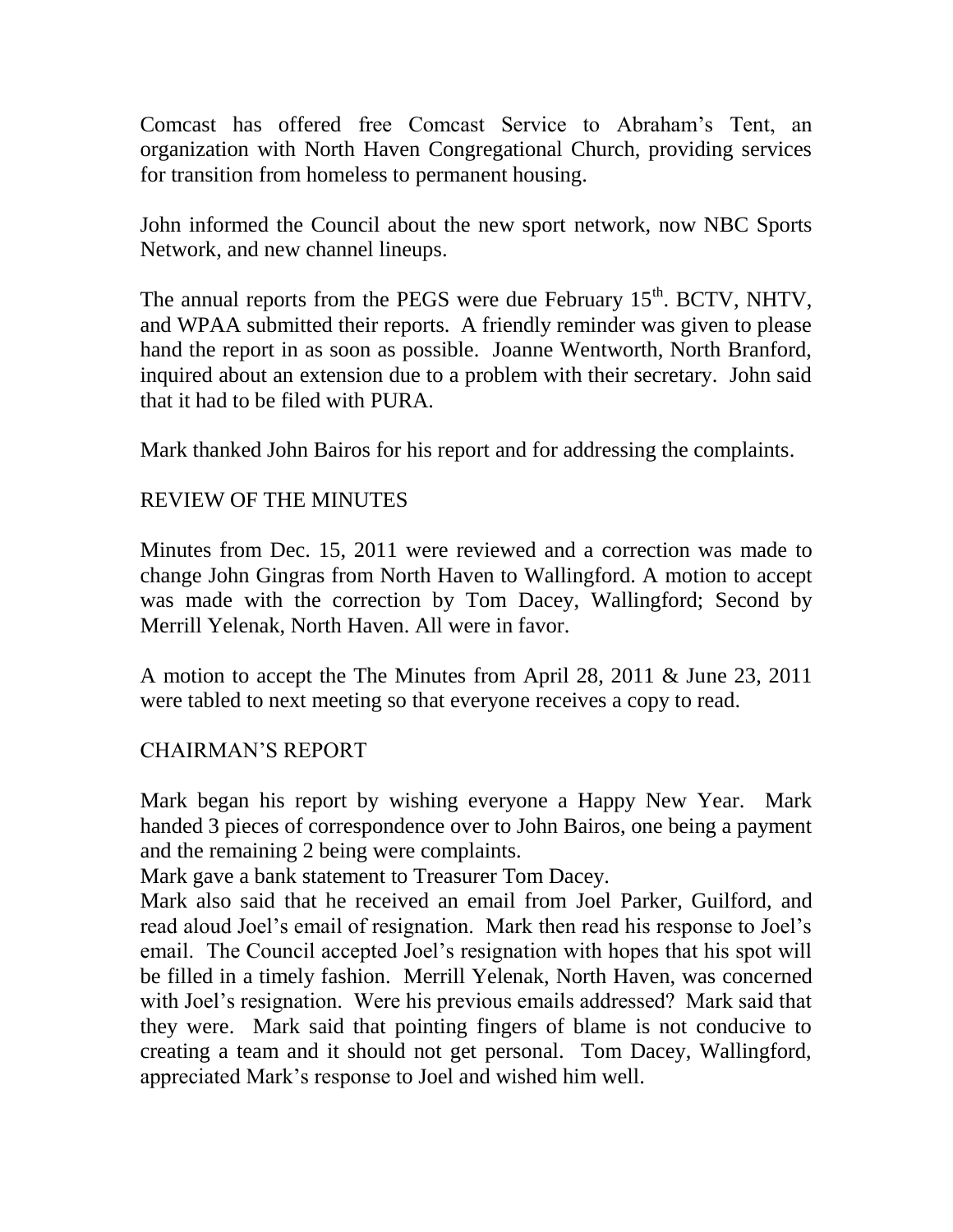Mark also said that in going forward, the Council will need to discuss what the goals of the Council are, possibly bringing in speakers, and more involvement from the public. He encouraged the Council to write down some ideas for next meeting and stressed working together as a team in addressing issues.

Mark also stated that a check to Rob Proto for the Council's website design was to be paid and still waiting for the debit card to put monthly hosting site charges. Joanne Wentworth, North Branford, said that Janie Patrick, bank manager, has moved to various branches and is now in Madison. She will send another slip to sign.

Mark also said that a thank you card was received from ACM. They thanked the Council for the \$50.00 donation.

Tom Dacey made a motion to accept the Chairman's Report. Merrill Yelenak second and all were in favor.

## TREASURER'S REPORT

Tom Dacey reported that there was \$2328.15 in the checking account, 14,619.77 in CD Account making it a total of \$16,947.92. Total cash reserves in the amount of \$19,282.42 less total expenses of \$5621.97. There were deposits made totaling \$3105.00. Tom will contact PURA with final figures. Joanne Wentworth made a motion to accept the Treasurer's Report, Chad Roy second, and all were in favor.

## OLD BUSINESS

The Domain name of CableadvisorycouncilSCC.com comes up for renewal. \$60.00 for 2 year. Joanne Wentworth made a motion to renew the domain name and pay \$60.00 for the 2 year renewal. Bill Biski second and all were in favor.

Tom Dacey was to research WPAA live candid show and saw it. Tom's concern was how powerful the mic was. It is picking up not only the music from nearby Jake's, but also people arguing and every word can be heard. Tom will resend an email to WPAA addressing these concerns and CC Mark Minotti and John Bairos.